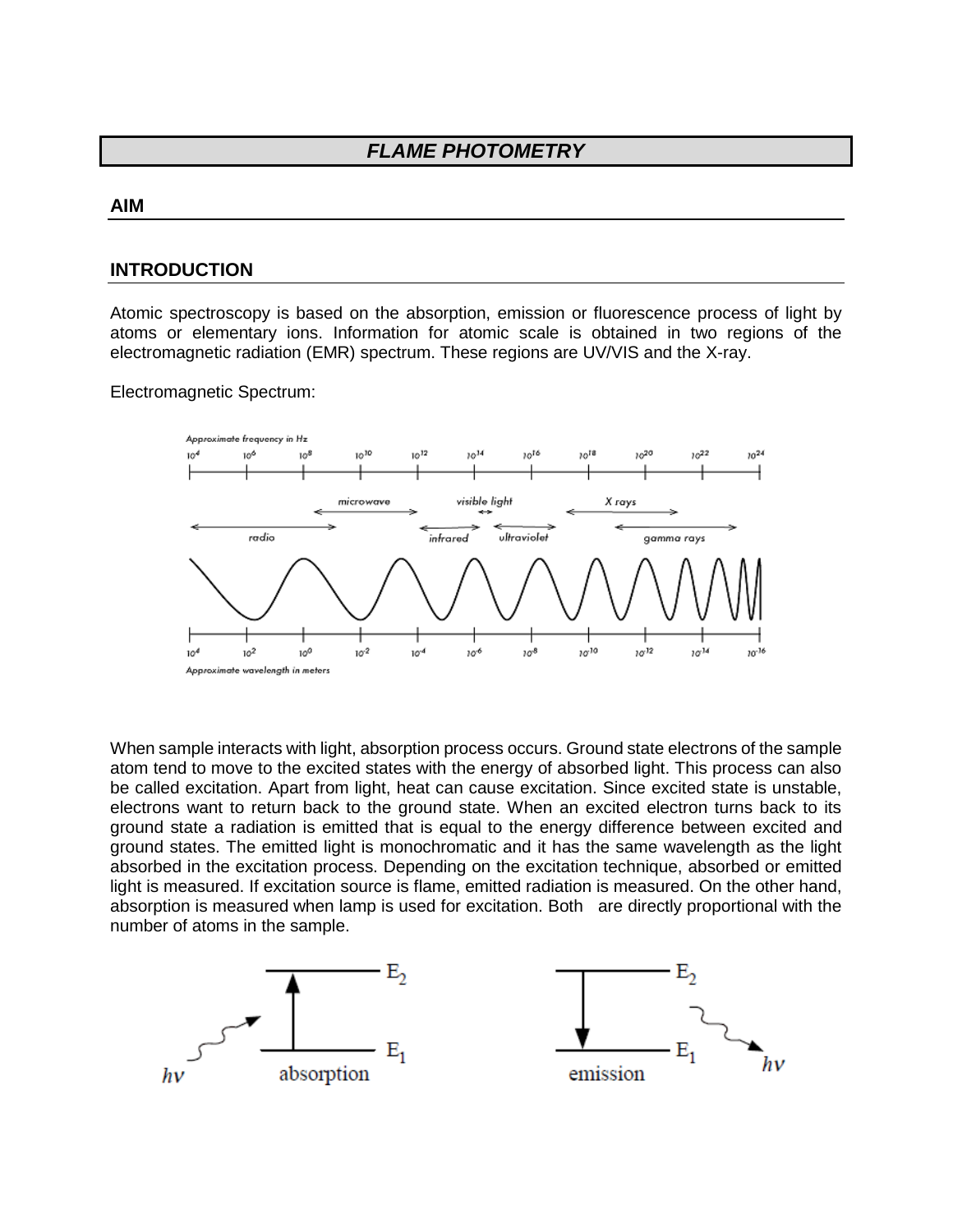Flame photometry or flame emission spectroscopy is an atomic emission technique. There is no need for light source. Flame serves both as an as an atomizer and excitation source. It is suitable for qualitative and quantitative determination of several cations, especially for metals that are easily excited to higher energy levels at flame temperature. These metals are Na, K, Ca, Ba, Li.

In this technique, first aerosols are formed from sample solution by a jet of compressed gas. This process is called nebulization. The design of the nebulizer is shown in Figure 1. Then the flow of the gas carries the aerosols into a flame where atomization takes place. Atomization is the conversion of sample aerosols into an atomic vapor by flame. When a sample is atomized, a substantial fraction of the metallic constituents are reduced to gaseous atoms and also depending on the temperature of the flame a certain fraction of these atoms are ionized. Then, electrons of the formed atoms are excited to upper state. Light is emitted at characteristic wavelengths for each metal as the electron returns to the ground state.



Figure 1. Design of a nebulizer

Flame is formed by two components: fuel and oxidant. Temperature of the flame changes depending on the fuel and oxidant types and their proportions. In flame photometer generally natural gas is used as a fuel and air is the oxidant. Table 1 lists the different types of fuel, oxidant and the temperature of the flame.

Table 1. Flame components and temperatures

| <b>FUEL</b>        | <b>OXIDANT</b> | TEMPERATURE, <sup>o</sup> C |
|--------------------|----------------|-----------------------------|
|                    |                |                             |
| <b>Natural Gas</b> | Air            | 1700-1900                   |
| <b>Natural Gas</b> | Oxygen         | 2700-2800                   |
| Hydrogen           | Air            | 2000-2100                   |
| Hydrogen           | Oxygen         | 2550-2700                   |
| Acetylene          | Air            | 2100-2400                   |
| Acetylene          | Oxygen         | 3050-3150                   |
| Acetylene          | Nitrous Oxide  | 2600-2800                   |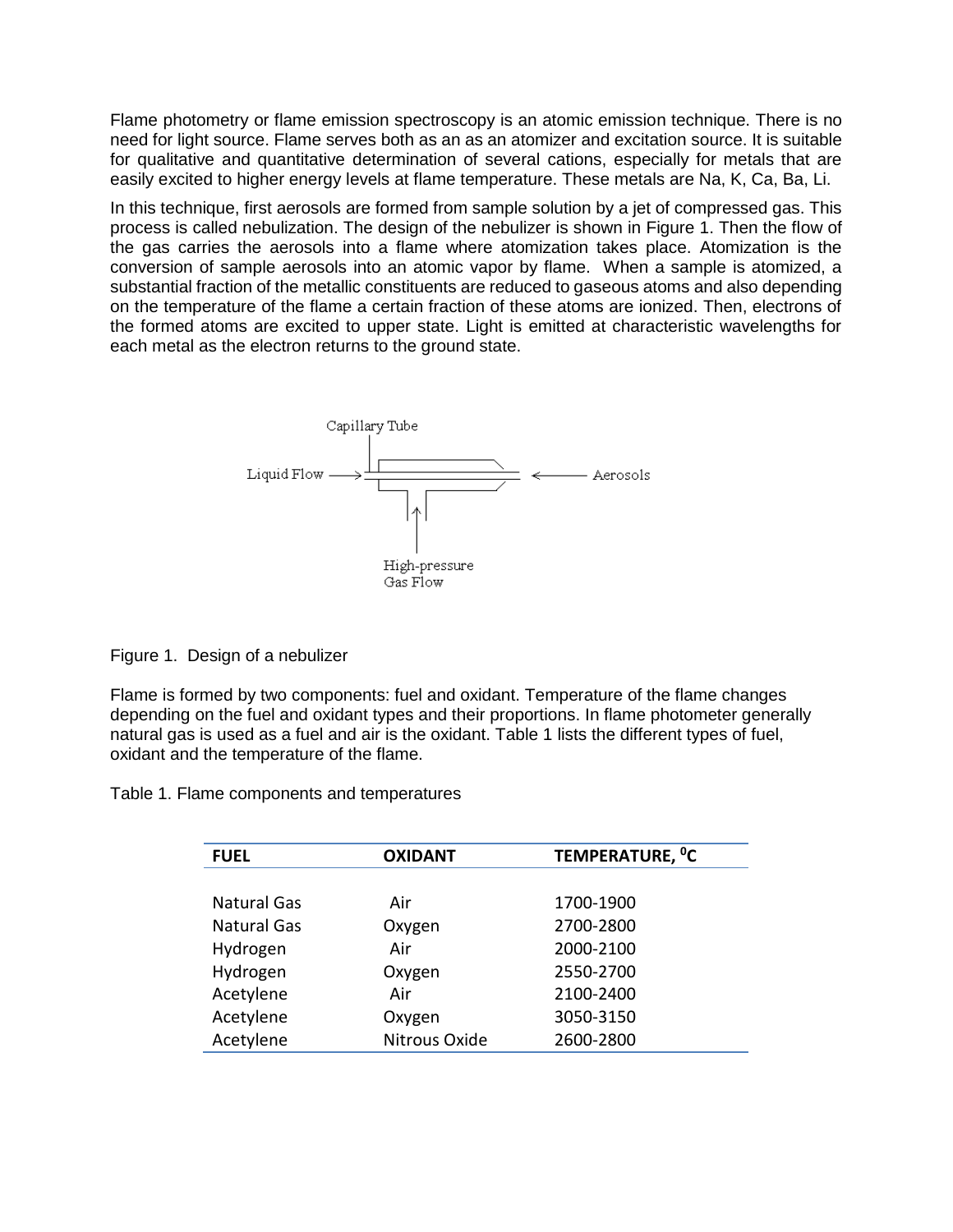Flame consists of three important regions. These are the primary combustion zone, interconal region and outer cone (secondary combustion zone). The appearance and the relative sizes of these regions can be changed with the fuel-oxidant ratio. Regions of the flame are shown in Figure 2.



Figure 2. Schematic appearance of flame

The primary combustion zone of the flame is blue in color. In this region, there is no thermal equilibrium. Therefore, it is not used in flame spectroscopy. The interconal region is rich in free atoms and is the most widely used region for the spectroscopy. In The outer cone the products of the inner core are converted to stable molecular oxides.

In flame photometer there are three fundamental systems which are emission, λ-selection and recording. The general flow diagram is shown in Figure 3.



Figure 3. A general scheme of a Flame Photometer

*Emission System:* This consists of the flame, which is the source of emission.

*λ-Selection System:* This includes the whole optical system of wavelength selection. In flame photometer the wavelength selector is filter. The radiation emitted by the excited atoms is selected by using a filter which transmits an emission line of one of the elements while absorbing the others. There are two types of filters. These are absorption and interference filters. Absorption filters are restricted to visible region of the spectrum but interference filters are used in UV, VIS and IR regions of the spectrum.

Absorption filters are less expensive than the interference filters and they have been widely used for band selection in the visible region. These filters function by absorbing certain portions of the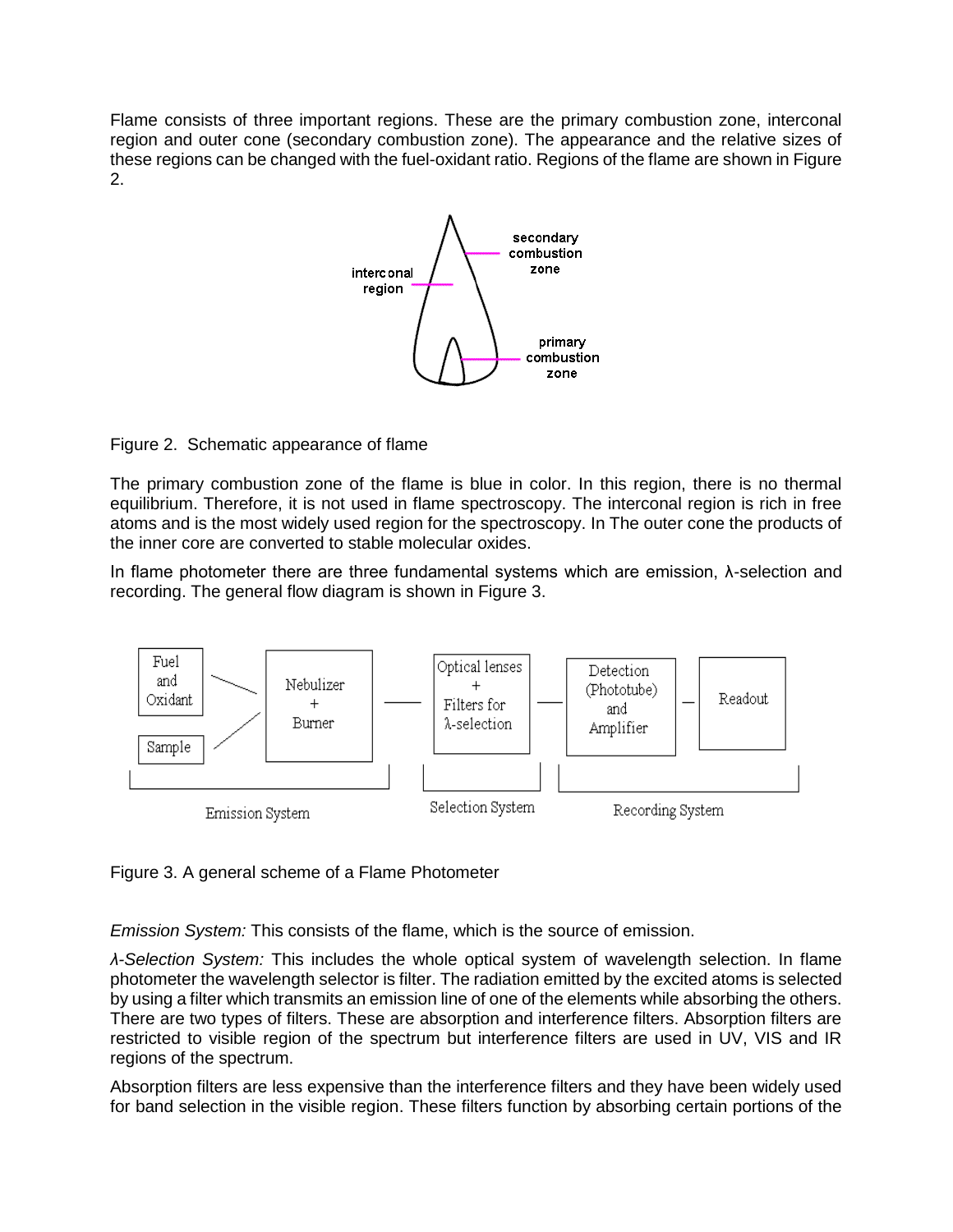spectrum and transmitting the band of wavelengths belonging to the analyte element. The most common type consists of colored glasses.

Interference filters rely on optical interference to provide relatively narrow bands of radiation. They consist of a transparent dielectric layer (CaF2 or MgF2) that occupies the space between two semi-transparent metallic films. This array is sandwiched between two plates of glass.

*Recording System:* This part consists of all the means of detection (phototubes or photomultiplier tubes), the electronic devices of amplifying and electrical apparatus for measuring and direct recording.

The instrument that is used in this experiment is a JENWAY PFP7 model which is a low temperature, single channel emission Flame Photometer designed for the routine determinations of Na, K, Ca, Li and Ba. It is a direct reading digital instrument designed for use in clinical, industrial and educational applications.



Figure 4. Front Panel Controls for the instrument

### *Calibration Curve:*

In flame photometry emitted light intensity from the flame is directly proportional to the concentration of the species being aspirated. The graph below shows that the direct relationship between the emission and concentration is true only at relatively low concentrations of mg/L level (up to 50 mg/L).



Figure 5. Calibration curve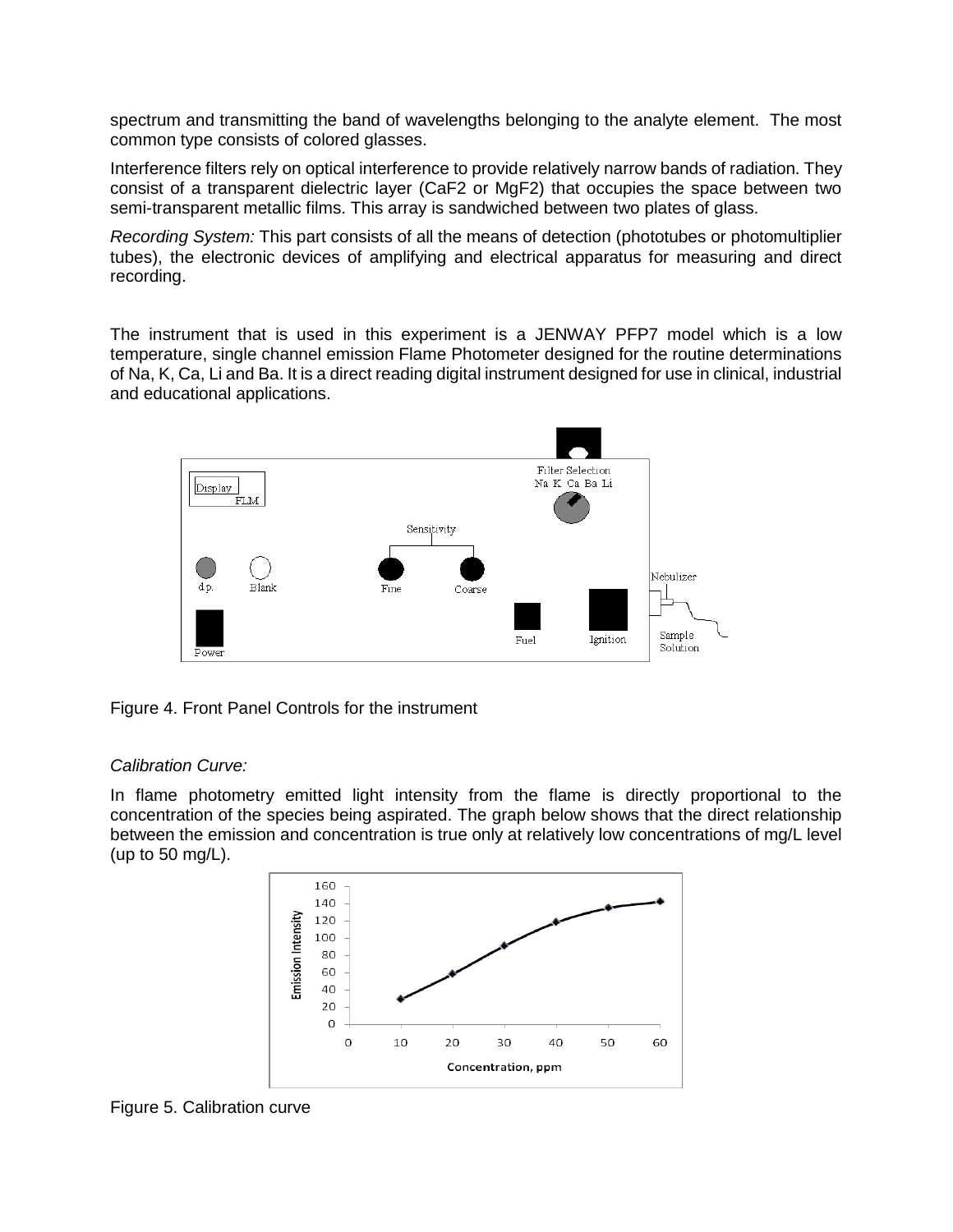If the samples being analyzed lie on the linear part of the curve then user can take direct concentration readings from the digital display. However, if the concentration of sample is above the linear part, then user has to dilute sample so that it lies on the linear part of the curve.

A calibration curve is obtained by using standard solutions containing known concentrations of the elements to be determined. The concentration range covered by the calibration curve depends on the expected concentration so that the sample readings fall somewhere inside the calibration curve. Once the calibration curve has been plotted, the scale reading for the sample solution is compared with the curve to find the concentration.

It is important to emphasize that each element has its own characteristic curve and separate curves must be constructed.

## **REAGENTS AND APPARATUS**

- Calcium Carbonate,  $Ca(NO<sub>3</sub>)<sub>2</sub>$  (in the balance room)
- Sodium Chloride, NaCl (in the balance room)
- Do not forget to bring **sour cherry juice.**
- 100 mL volumetric flask
- 5 mL pipette

## **PROCEDURE**

### **A. Flame Photometric Determination of Calcium in tap water and sour cherry juice**

- 1) Prepare 100.0 mL of 1000 mg/L Ca stock solution from  $Ca(NO<sub>3</sub>)<sub>2</sub>$ .
- 2) Prepare 100.0 mL of 10.0, 20.0, 30.0, 40.0 and 50.0 mg/L standard Ca solutions from 1000 mg/L Ca stock solution.
- 3) Select Ca as analyte from the instrument.
- 4) Adjust the fuel/oxidant ratio and burner position by aspirating 30.0 mg/L standard Ca solution.
- 5) Measure the emission intensities of all standard Ca solutions (including the blank solution) and sample solution after necessary dilutions.
- 6) Make 10 replicate measurements of 10.0 mg/L Ca standard solution to calculate Limit of detection (LOD).
- 7) Draw the calibration plot and find the concentration (in mg/L) of Ca in beverages and tap water.
	- *After finishing measurements, draw calibration curve and discuss the applicability of it to the unknown samples by looking at correlation coefficient and dynamic range and if necessary, prepare more solutions.*

### **B. Flame Photometric Determination of Sodium in tap water and sour cherry juice**

1) Prepare 100.0 mL of 1000 mg/L Na stock solution from NaCl.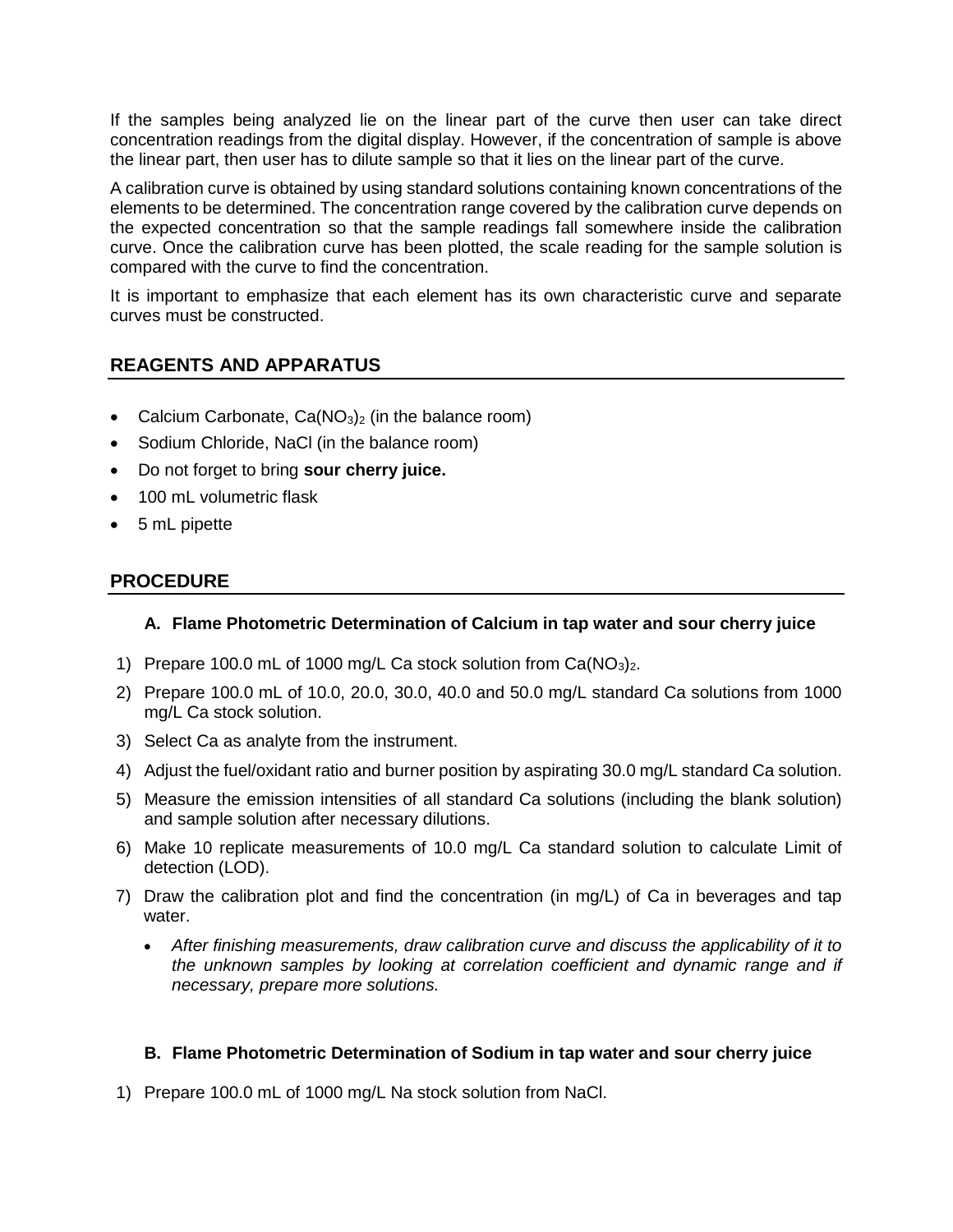- 2) Prepare 100.0 mL of 10.0, 20.0, 30.0, 40.0 and 50.0 mg/L standard Na solutions from 1000 mg/L Na stock solution.
- 3) Select Na as analyte from the instrument.
- 4) Adjust the fuel/oxidant ratio and burner position by aspirating 30.0 mg/L standard Na solution.
- 5) Measure the emission intensities of all standard Na solutions (including the blank solution) and sample solution after necessary dilutions.
- 6) Make 10 replicate measurements of 10.0 mg/L Na standard solution to calculate Limit of detection (LOD).
- 7) Draw the calibration plot and find the concentration (in mg/L) of Na in beverages and tap water.
	- *After finishing measurements, draw calibration curve and discuss the applicability of it to the unknown samples by looking at correlation coefficient and dynamic range and if necessary, prepare more solutions.*

## **PRE-LAB STUDIES**

*Read the introduction from the manual.* 

- 1) Describe the basic differences between atomic emission and atomic absorption spectroscopy?
- 2) What kinds of experimental setups can be used for the detection of atomic emission ? Give more than one example considering the filters, monochromators, and different types of detectors which you can use in this manner.
- 3) What are the differences between flame emission and absorption spectrometry in terms of instrumentation and process?
- 4) Can we use flame photometer for the determination of all of the elements in periodic table?
- 5) Can we analyze solid, gas and organic samples using flame photometry? If yes explain how.
- 6) What is the function of nebulizer used in flame photometer?

## **POST-LAB STUDIES**

- 1) What could be the weak sides of determining the concentration of an unknown by Flame Photometry?
- 2) Discuss the possible matrix interference effect for the determination of Na in beverages. What are your suggestions to eliminate matrix interference if there is?